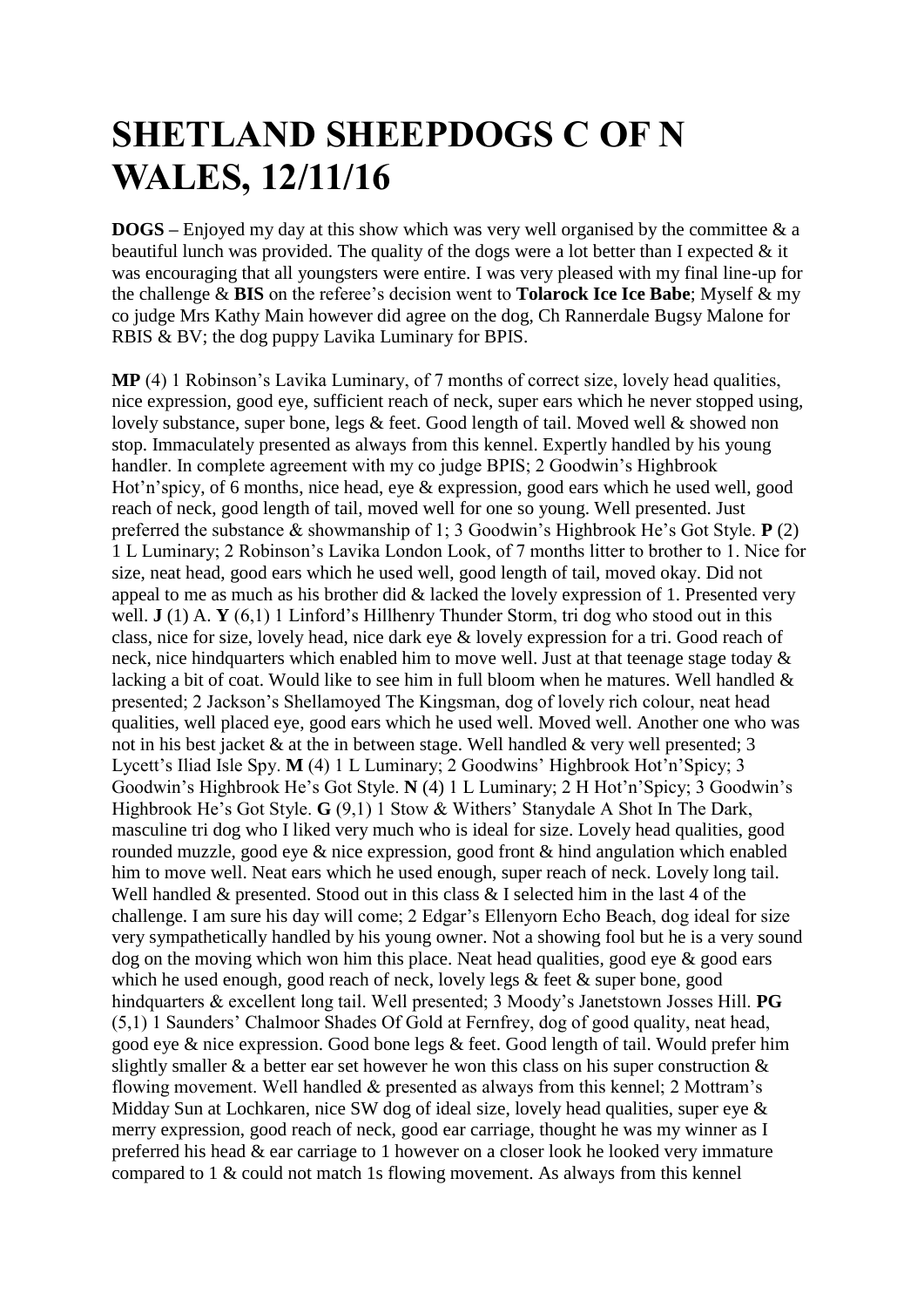presented in top order; 3 Bladon's Puncknowle Golden Sunlight at Kiemont. **L** (6) 1 Sonvico's Willowgarth Baileys Gold, best class of the day for overall quality & topped a lovely class of quality dogs. Beautiful SW dog of correct size just my type, beautiful head qualities, lovely eye & super expression, neat well placed ears which he never stopped using for his breeder who was handling him. Superb length of neck, good front, super bone, legs  $\&$ feet, good shoulder placement. Lovely long tail & good hindquarters which allowed him to flow around the ring effortlessly. What coat he had was in excellent condition & superbly presented however just felt he needed more coat on his hindquarters & tail to complete the picture. I hope he gains his title as it would be a crime if he does not. RCC; 2 Winfield's Oakcroft Prince Charming, dog of correct size, lovely colour, Neat head qualities, nice expression. Good reach of neck, neat ears which he used well, good bone, legs & feet, good shoulder placement, nice long tail & good hindquarters which enabled him to move well. He was very nice to go over. Unlucky to meet 1 who just scored in eye & expression. I am sure his title will come. Well handled & presented; 3 Ewing's Sommerville Tri Mac Cool. **O** (7,3) 1 Rutterford's Ch Kelgrove Just Blue at Stormhead, 5 years of age & on going over him he is a worthy champion he was really lovely to go over. Ideal for size, lovely eye, super front & good shoulders, good reach of neck, nice feet & legs, beautiful long tail to the ground which is very rare these days, good hindquarters which enabled him to move around the ring with ease. In excellent condition & so well presented. One of the best structured dogs here today; 2 Wilkie's Avonbank Design In Gold, lovely g/s/w with lovely head qualities, super eye & end expression, beautiful rounded bone, legs & feet, sufficient reach of neck, good length of tail. Moved well. Thought he would be my winner on entering the class but just loved the structure & super length of tail of 1. This exhibitor needs to be commended for the presentation of this dog which was first class. Could teach a few here today a lesson in presentation. Unlucky to meet 1. I hope his 3 CC is not far away; 3 Goodwin's Ch Highbrook Hot Heir. **V** (5,2) 1 Stafford's Ch Rannerdale Bugsy Malone, well what can I say I absolutely surprised myself in giving this dog the CC today but it was so thoroughly deserved  $\&$  his owners should be commended on the condition he was presented at nearly 10 years of age I can see why this was his 29th CC. Beautiful head properties, lovely eye & super expression. Neat ears which he never stopped using. Super reach of neck, good shoulder placement, beautiful bone, legs & feet, good length of tail. Moved beautifully, in excellent coat & condition presented in top order as always from this kennel. Thank you for bringing him he thoroughly deserved this. CC, RBIS & BV; 2 Rutterford's Blue Ranger of Neraklee, b/m 9½. Nice for size, neat head, lovely dark eye, sufficient reach of neck, good legs & feet. Moved well. In good condition  $\&$  a credit to his owner as he was presented in good condition a credit for his age; 3 Shaw's Nethercroft What Can I Say at Shatay. **S/w** (7) (1) 1. WINFIELD'S Ch OAKCROFT STAR FORCE JW SW dog who I have admired since I saw him as a puppy. He is a very worthy champion & sired by my CC winner. Ideal for size. Lovely head properties, good eye, neat ears which he never stopped using, good shoulder, good legs & feet & super bone, super length of tail. I have seen him in better coat than he was in today but what he had was in good condition & very well presented. Just felt he needed more coat on the day for higher honours; 2 Rigby's Lythwood Secret Dealer, this dog excels in head, eye & expression. Once of the nicest heads I have handled. Good legs & feet & bone. Good reach of neck, good bone. Nice tail carriage. Presented in top order as always from this kennel. They should be commended as they have kept their lovely type for all these years. Unfortunately could just not match the hind movement of 1 on the day; 3 Rutterford's Evad Whougonnacall at Stormhead. **Tri, b/t or b/w** (3,1) (1) 1 Proctor's Our Little Drummer Boy, tri dog neat head properties, nice eye, neat ears which he is however very reluctant to use, good length of tail & super hindquarters. This dog is so lovely to go over  $\&$  he is a lesson in construction which allows him to move beautifully around the ring which is a pleasure to watch. Unfortunately,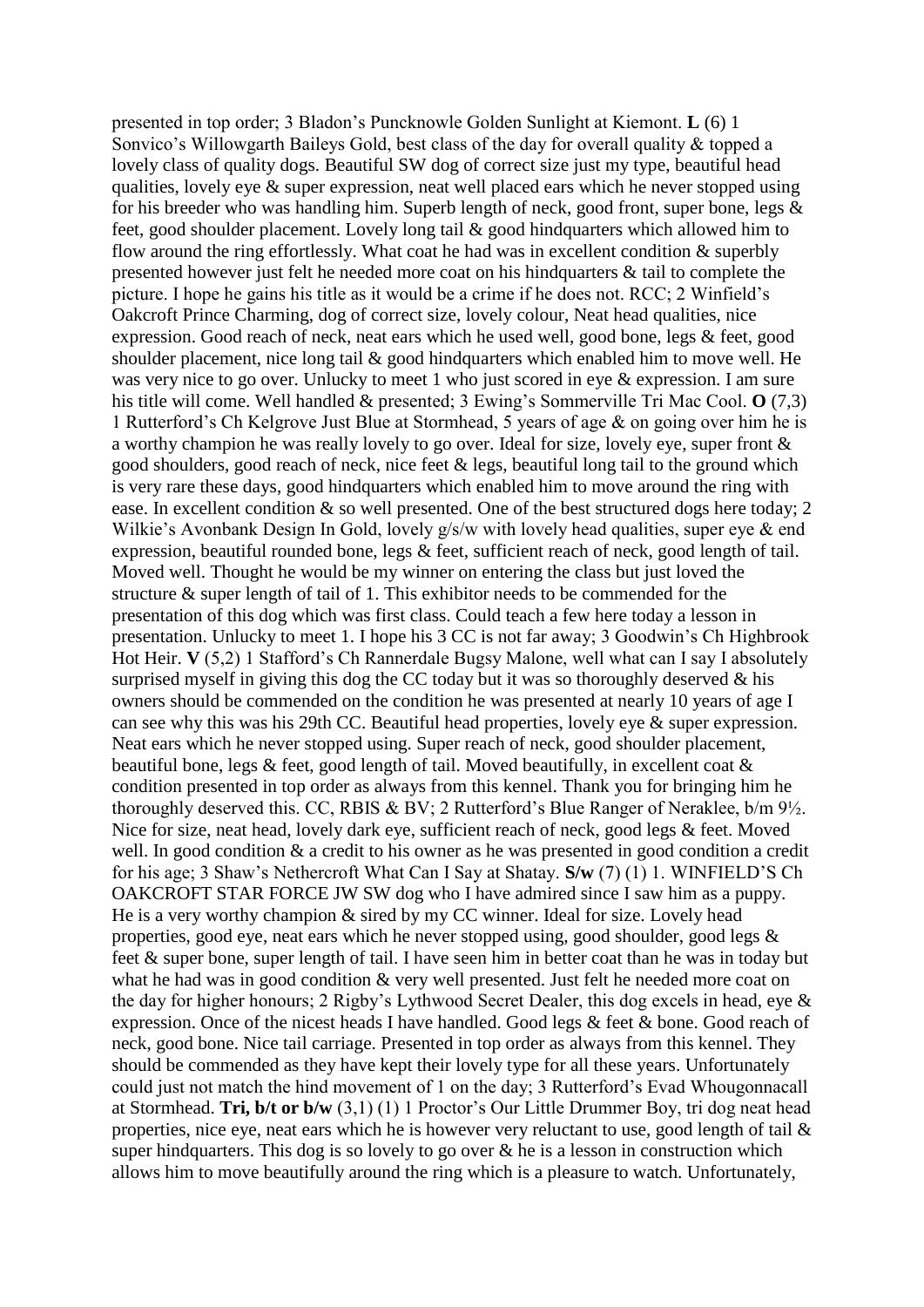he is his own worst enemy & is a real headache & was very fidgety. Sympathetically handled & presented in top order; 2 Cumming's Milwr Consider Yourself at Kesalko, tri dog very immature compared to 1 & on the smaller side, neat head with good eye, moved OK. Well handled & presented. **Bl/m** (2) 1 Rutterford's Ch Kelgrove Just Blue at Stormhead; 2 Edward's Castlerose Spiritmaster, dog I have often admired, neat head properties although I would prefer a little more refinement, lovely eye, good reach of neck, good legs & feet, good tail carriage, moved & showed well for another handler which was not his owner. Well handled & presented. **Owner resident in Wales** (4,2) 1 Officer's Castlerose A Shropshire Lad, I have often admired from the ringside but on handling him he is larger than I prefer, neat head qualities but would prefer more refinement, lovely eye & expression, good ears which he used well. Well handled & presented; 2 Griffith's Mohnesee Dance Master at Rickthorn, shaded/s dog ideal for size, neat head qualities, good ear placement, does not have the sweet expression or eye placement that I prefer. Moved well & well presented.

## **TRACY GARTLAND**

**BITCHES –**First of all I would like to say that I had a lovely day with a lovely entry of quality bitches and also to thank committee for their hard work in organising such a well run show which was situated in a very nice venue with lovely big rings. I would also like to thank the exhibitors for their entry. On the down side I would just like to say that I was very disappointed in the amount of bitches who were far too overweight which ultimately showed in their movement, construction was very disappointing as average angulation was the norm and well constructed bitches were few and far between. But all in all there were enough quality bitches to give me a quality line up for the top honours. MPB (3). 1, Miles Milesend Sea Pearl. Very sweet s/w of just 6 months, who took my eye when she came into the ring for her overall type. Lovely wedge head with really flat skull, nicely tipped ears which were well set, nice dark obliquely shaped eyes good fill of foreface for age and nice underjaw, lovely long neck leading into good shoulder angulation, needs to develop a bit in chest but that should come with age, good height to length ratio, nice level back with nice sweep over the loin, good rear angulation, low set tail which was of correct length and nice well let down hocks, moved well fore and aft and with drive in profile. 2. Hateley's Mohnesee Petticoat Lace. Nice S/W of 7 months who is very mature for age, lovely coat which was well presented, Nice wedge head with well set dark eyes, nice flat skull, nicely tipped ears which were well set, nice neck, good layback of shoulder but short upper arm, nice depth of chest, level top line nice sweep over loin, we'll let down hocks, movement was balanced in profile but was slightly wide and toed in in front. 3. Jackson's Caronlea Merle Streep. Very immature B/M of lovely colour, just 6 months who has a nice wedge head, neat ears which were well set, eye on the bolder side, nice fill of foreface and good underjaw, stop on the deeper side at the moment. Lovely long neck with good layback of shoulder but upper arm on the shorter side needs to develop in brisket but this should come with time, nice level top line, nice sweep over loin and nice long tail, balanced movement in profile and straight fore and aft, just needs time. PB (5,1) 1. Robertson's Erjon Happy Me at Lavika. Very nice S/W of 10 months, very sweet head and expression, lovely dark eye of nice shape and obliquely set, nice stop neat well set ears, flat skull, good fill of foreface but lacks underjaw and lips could be tighter. Nice neck level top line nice brisket good bone, movement was balanced in profile. 2. Bray's Lianbray Lorelei. Another very sweet sh S/W of 9 months who is very similar to 1, very close decision between this two and I am sure they will change places in the future. Nice wedge head with good ear set, nice dark eye, good fill of foreface and nice underjaw. Nice neck and level top line, good sweep over the loin. Movement adequate. 3. Thomas' Myter Bees Knees. Very nice Tri of 9 months who has a lovely shape in profile, Nice flat skull, neat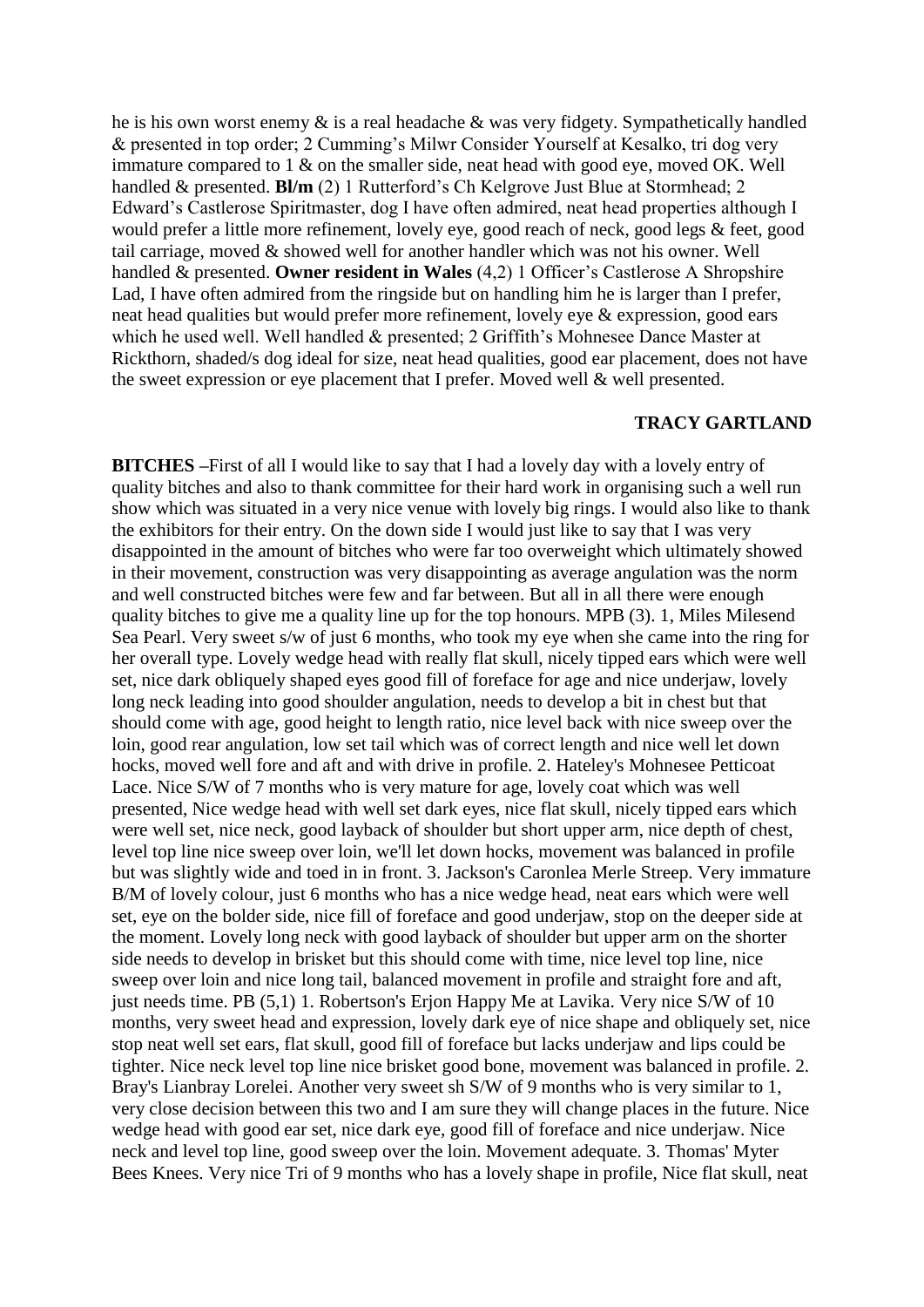well placed and tipped ears, good stop nice fill of foreface nice underjaw, but eye a bit on the bold side. Nice neck which led on to good shoulder angulation, well developed brisket, nice spring of ribs, level top line and nice sweep over the loin, good hind angulation and well let down hocks, low set tail of correct length. Good bone, moved with drive fore and aft in profile but was moving wide behind. JB (12) Bray's Shelridge Shantilly Lace at Lianbray JW. Very sweet Sh S/W of 13 months, nice wedge head with flat skull, neat well placed and tipped ears, lovely dark eye which was obliquely set, nice stop, nice underjaw, needs to develop slightly in foreface but this should come with age, nice neck leading to good shoulder angulation, nice level top line, good sweep over loin, tail of correct length, and good hind angulation, would insist on standing sickle hocked which spoilt the outline, but deserved her place for her overall quality, moved straight fore and aft. 2. Fransham's Sheltysham Bedazzle at Franmead. Very striking Tri of 14 months who has a lovely jet black coat, nice wedge head, neat well placed and tipped ears, nice flat skull but slightly deep in back skull, good underjaw and nice stop, nice neck, leading to good shoulder angulation, nice straight front, level top line, nice sweep over the loin, low set tail of correct length, well let down hocks, moved well in profile and straight fore and aft. 3. Ambler's Watchwood Sweetheart of Chalmoor. Lovely coloured B/M of 15 months, Very sweet expression, ears a bit erratic, but were well placed, eye on the bolder side, nice fill of foreface, nice underjaw, skull could be flatter and it was a bit deep in back skull. Nice neck, good brisket, nice straight front, good level top line, good sweep over the loin, nice long tail, movement was balanced. YB (13) 1 Clegram and Berry's Smiddyshaw I'll Be There for U JW. Very typy s/w who has a nice wedge head with nice flat skull, nice stop, needs to fill in foreface, and eye on the bolder side, nice neck, with adequate shoulder angulation, needs to fill in brisket but will come with age, level top line nice spring of rib, good sweep over loin, with low set nice long tail, nice hind angulation neat feet, movement was balanced in profile and straight fore and aft. 2. Fransham's Sheltysham Bedazzle at Franmead. 3. Gamble's Balidorn Solitude. Another very nice S/W who unfortunately came to the show in her undergarments, she is a bid more rangier than one but has a lovely wedge head, nice flat skull, well filled foreface, nice underjaw, neat well placed and tipped ears, lovely dark almond shaped eye, with nice flat skull, nice neck and good shoulder angulation, needs to develop slightly in brisket, nice level top line with lovely sweep over loin, nice low set long tail and good hind angulation, moved freely in profile and straight fore and aft. MB (8)1. B.L.L. 2. T.M.B.K. NB (9) 1. Rigby's Lythwood Sweetheart. Well named pale S/W who has a lovely well presented profuse coat, lovely wedge head, with really flat skull, neat well placed and tipped ears, nice stop, nice dark obliquely set almond shaped eyes, giving a very sweet expression, nice fill of foreface and good underjaw, nice neck, good shoulder angulation and nice deep brisket, nice straight front with neat feet, nice level top line with good sweep over loin, low set tail, moved with drive in profile but toeing in slightly with one foot in front but moved correctly behind. Needs to lose a little bit of weight. 2. R.E.L.M.A.L., 3. B.L.L. GB (5) 1. Freeman's Willowgarth Crimson Dawn Over Lanteague. Very Nice Red S/W who again had a profuse coat which was very well presented. Lovely wedge head with nice flat skull, neat well set and tipped ears, nice stop, and nice dark obliquely set almond shaped eye, nice fill of foreface and good underjaw. Nice neck leading to good shoulder angulation, nice deep brisket, level top line and nice sweep over loin, good hind angulation and she moved with drive in profile and straight fore and aft, a bitch of lovely type. 2. Linford's Hillhenry The Tempest. Very nice B/M of 6 years who has a nice wedge head, flat skull, neat ears which were nicely tipped, nice dark eye which was obliquely set. Adequate neck, angulation on the steeper side, level top line and nice sweep over the loin, good bone and neat feet, movement was balanced. 3. Lee's Ontoco Lunar Eclipse at Chalynwood. Nice jet black Tri who is just coming back into coat, though she had nothing to hide, Correct wedge head which is on the longer side, lovely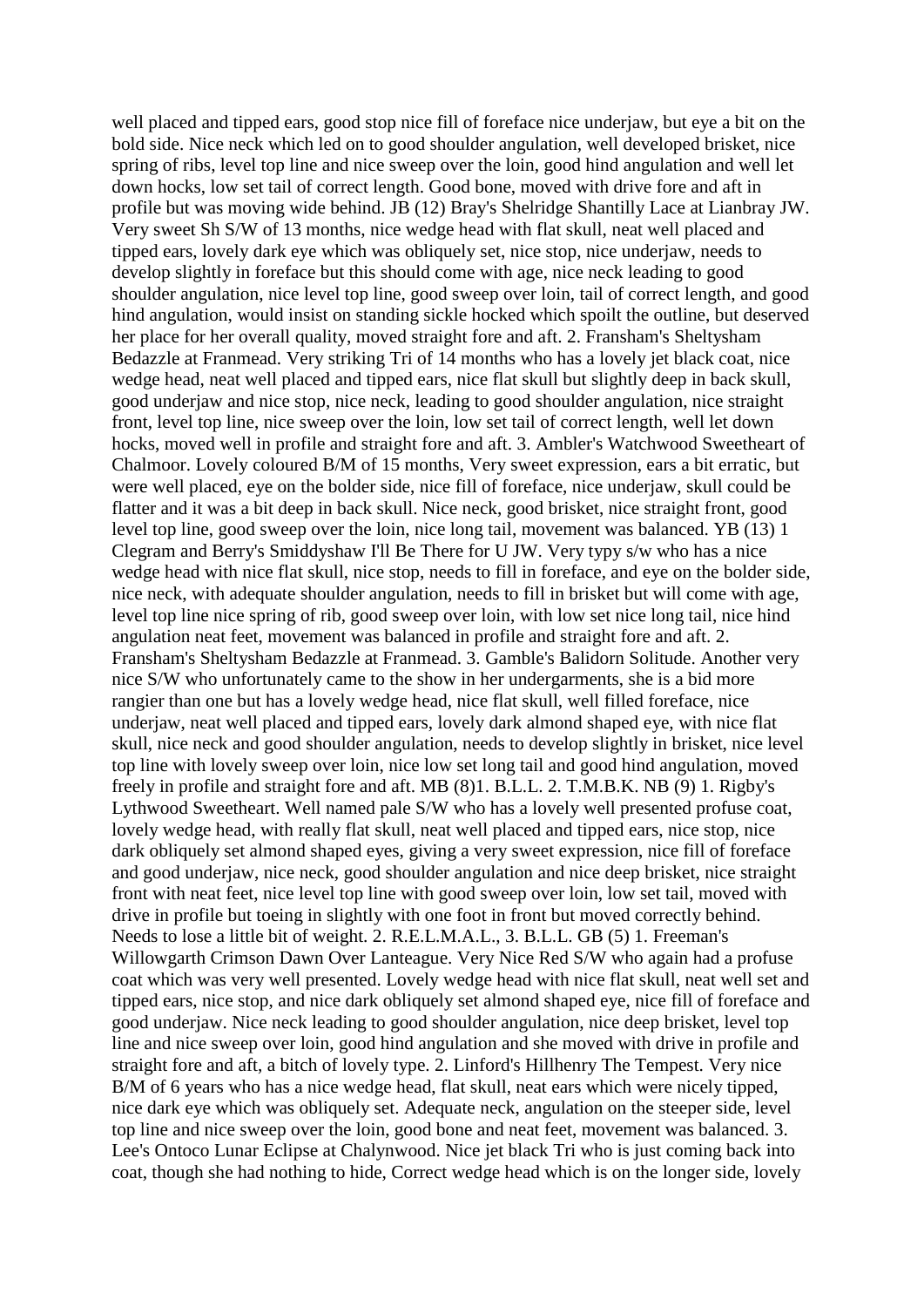flat skull, good stop, well set and tipped ears, lovely dark obliquely set eye, needs to fill in foreface but should come with time, would prefer a sweeter expression. Lovely long neck leading to very good shoulder angulation, nice brisket and level top line, low set tail of correct length, very good hind angulation and well let down hocks. One of the better movers who moved with drive in profile and straight fore and aft. PGB (10,2) 1. Latimer's Sonymere Liquid Gold. Very glamorous S/W who has a balanced wedge head, flat skull, neat well placed and tipped ears, lovely dark eye which was obliquely set, good angulation, well developed brisket, good bone and neat feet. Level top line leading to nice sweep over the loin, low set tail of correct length, well let down hocks and moved with drive in profile and straight fore and aft. 2. Proctor's Gaelic Summer. Very nicely balanced glamorous Tri who has a lovely refined head, neat well placed and tipped ears, nice flat skull, good stop, dark obliquely set almond eyes, nice fill of foreface and good underjaw, very good shoulder angulation, nice deep brisket, lovely bone, neat feet, level top line, nice sweep over loin low set tail of correct length, moved with drive in profile and straight fore and aft. 3. Major's Mistyisle Simoncelli's Star. Another very nice Tri who is up to size, but is all in proportion. Nice wedge head, flat skull, neat ears, well filled foreface, nice dark eye which is slightly bold, good underjaw, very good shoulder angulation, nice deep brisket, level top line, nice sweep over loin and nice long tail which was low set. Good hind angulation, moved round the ring with ease in profile and straight fore and aft. LB (11,1) Lovely quality class 1. Gatheral's Ch. Herds Hallucination JW. Very striking Tri who has a jet black coat, lovely refined head, neat well placed and tipped ears, flat skull, nice stop, eye slightly bold, good fill of foreface and nice underjaw, very good shoulder angulation, deep brisket, level top line, nice sweep over loin, low set tail of correct length, and well let down hocks, good bone and neat feet. Moved freely and with drive in profile and straight fore and aft. 2. Daniel and Taylor's Pepperhill Kicks and Flicks JW. Very attractive B/m who is on the taller side, and longer cast, nice wedge head, with well set and tipped ears, flat skull and well filled foreface, very good shoulder angulation, needs to develop in brisket, nice level top line, nice sweep over the loin, low set tail of correct length, moved with good forward reach. 3. Miles' Milesend Bluebell. Very striking B/M who I liked a lot, she is in lovely coat of the correct silver blue colour, lovely wedge head with really flat skull, neat well placed and tipped ears, nice stop, lovely dark almond shaped eye which was obliquely set, good fill of foreface and lovely underjaw, nice long neck very good angulation and nice deep brisket, level top line and nice low set tail of correct length, well let down hocks and good bone with neat feet. Moved with drive in profile but was inclined to slightly toe in in front when coming forward. OB (8,1) 1.CC. BB and BIS Parker's Tolarock Ice Ice Babe JW. Very nice B/M bitch of lovely type, lovely wedge head with flat skull, neat well placed and tipped ears, nice stop, lovely dark obliquely set almond shaped eye, well filled foreface and nice underjaw. Nice long neck, well laid back shoulder, deep brisket, nice bone and straight front with neat feet, level top line and nice sweep over the loin, low set tail of correct length, and well let down hocks. Moved freely and with drive in profile and straight fore and aft. Colour not her fortune but forgave this as her quality and type stood out. 2. Latimer's Sonymere Summers Dreams. Very glamorous S/W of lovely type, nice wedge head, with neat well placed and tipped ears, back skull slightly broad, nice stop, well filled foreface and good underjaw, nice level top line with good sweep over loin and good tail set of correct length. Well let down hocks. Movement was balanced in profile and straight fore and aft. 3. Lycett's Shebaville Saucy Secret at Iliad JW. Another nice B/M who is slightly darker in colour, nice wedge head with neat well placed and tipped ears, nice dark almond shaped eye which was obliquely set, well filled foreface and nice underjaw. Good front angulation with nice deep brisket, level top line with nice sweep over the loin, low set tail of correct length and well let down hocks. Moved with drive in profile and straight fore and aft. VB (8,3) 1. BVB Miles' Ch. Milesend Milkshake. Lovely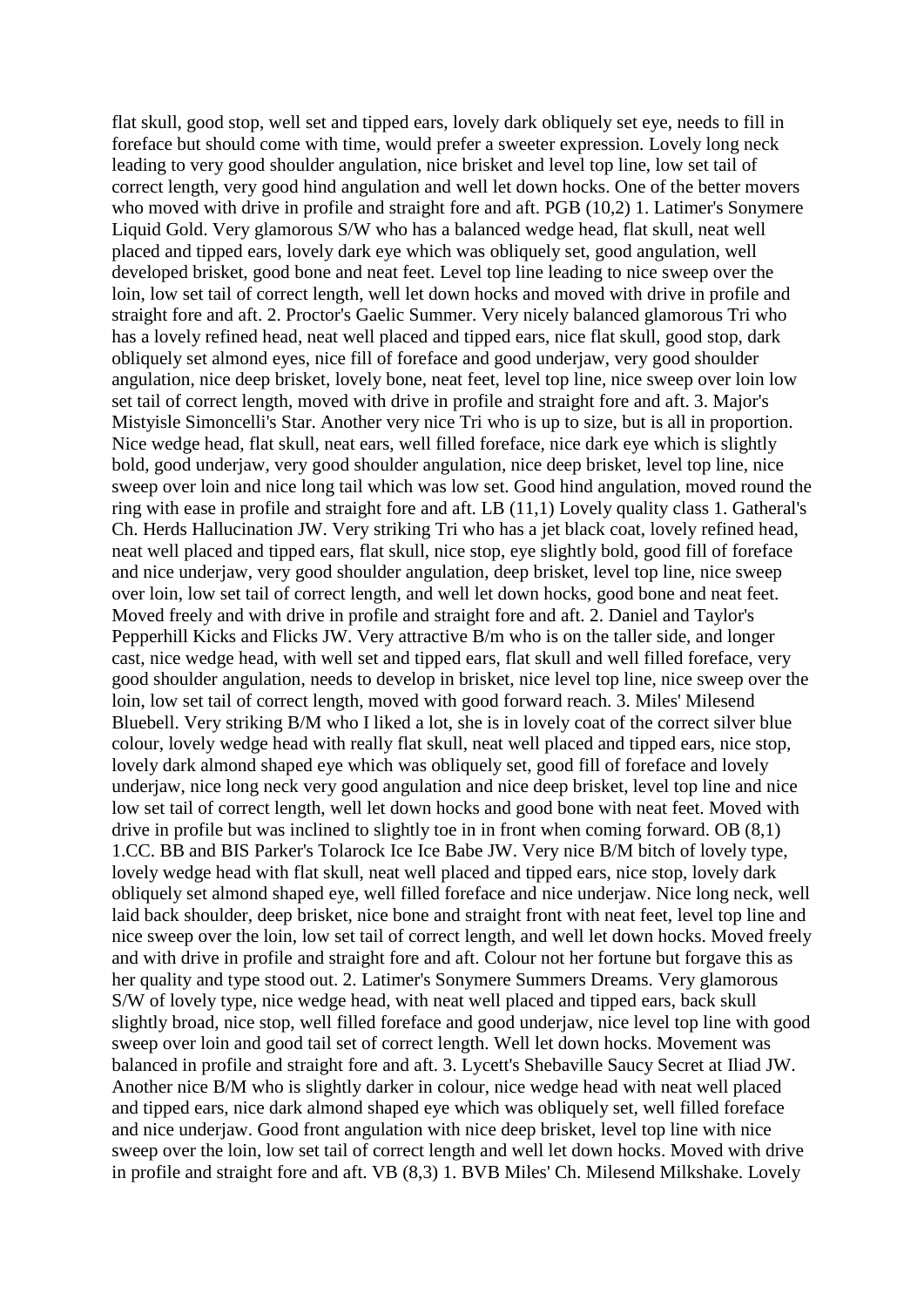S/W of 9 years, who has the sweetest of expressions, nice wedge head with really flat skull, neat well placed and tipped ears, lovely dark obliquely set almond shaped eye, well filled foreface and very good underjaw, nice long neck, leading to good shoulder angulation, nice level top line with nice sweep over loin, nice long tail which was low set, movement was balanced in profile and straight fore and aft. Would prefer a more defined sable colour. 2. Stafford's Rannerdale Star O' The North JW. Lovely Red S/W of 8 and a half years who also has a very sweet expression, with a lovely wedge head, flat skull, neat well tipped. and set ears, nice stop, lovely dark obliquely set almond shaped eye, well filled foreface and lovely underjaw. Angulation not as good as 1, but movement was balanced in profile and straight fore and aft. Level top line and nice sweep over the loin, low set tail of correct length and well let down hocks. 3. Gruszka's Samphrey Bitta Sweet. Nice B/M of 8 and a half years, nice wedge head with flat skull, nicely tipped ears which were slightly wide, good angulation and nice deep brisket, level top line with nice sweep over the loin, low set tail and well let down hocks, movement was balanced in profile and straight fore and aft. SpOB (8) 1. Miles' Lundecocks Trendsetter. Very sweet pale S/w who is in-between coats at the moment but she has nothing to hide. Lovely wedge head with flat skull, neat well placed and tipped ears, lovely dark almond shaped eye which was obliquely set, well filled foreface and good underiaw, nice long neck leading to good shoulder angulation, level top line and nice sweep over the loin, low set tail of correct size and well let down hocks, moved with drive in profile and straight fore and aft. 2. Barnett's Rainway Returning to Seavall. Nice Sh. S/W who has a nice wedge head, flat skull and neat well placed and tipped ears, nice fill of foreface, obliquely set eye but it was slightly bold, good underjaw. Good shoulder angulation and nice deep brisket, level top line and nice sweep over the loin, low set tail of correct length. Moved with drive in profile but was toeing in slightly in front. 3. Stafford's Ch. Rannerdale Queen of Hearts JW. Another lovely Red S/W who again has a lovely head and expression, very typy bitch of lovely size, shoulder construction was slightly steep, nice level top line, good tail set and low set hocks, movement was balanced but would prefer more drive in profile. Moved straight fore and aft. SpTri (4) 1. RCC Thomas' Ch. Myter Eye to Eye JW. Lovely very dark Tri of lovely size and type, who has improved with age, lovely wedge head, flat skull, neat well set and tipped ears, good stop, very dark, obliquely set almond eyes and lovely fill of foreface. Nice long neck, with good depth of brisket, nice level top line, lovely sweep over the loin, low set tail of correct length, well let down hocks very nice bone and neat feet, balanced movement in profile and nice and straight fore and aft. 2. M.M.S.S. 3. F.S.B.A.F. SpB/M (5.1) 1. Barnett's Ch. Rainway Crystal Star. A lovely B/M of 7 years who belies her age as her colour is still crystal clear. Have done this bitch well when she was younger but must say that she is looking really well and in superb condition. She has a lovely wedge head, really flat skull, neat well tipped and placed ears, with lovely dark obliquely set almond shaped eyes which gave her that lovely sweet expression we strive for. Nice neck, deep brisket, good shoulder angulation nice firm pasterns and neat feet, level top line, nice sweep over loin, low set tail of correct length and well let down hocks. Moved with drive in profile but was slightly wide in front but straight behind. 2. Greenhill's Sommerville Blue Pearl at Mohnesee. Another lovely B/M of correct type who although beautifully marbled, the blue was not quite so clear as 1. Lovely wedge shaped head with lovely flat skull, good stop, neat well tipped and placed ears with lovely dark obliquely set almond shaped eye which again gave the same lovely expression as 1. Good fill of foreface and nice underjaw, nice deep brisket and good bone, good angulation and level top line, nice sweep over loin, low set tail, well let down hocks and neat feet. Movement was balanced but was very wide in front and behind which spoilt the overall picture. 3. Thomas' Jolex Frosted Ice. Very Nice B/M who is again a lovely colour. Nice wedge head with neat well placed and tipped ears, flat skull and lovely dark eye which is obliquely set with again a very feminine expression, nice neck, well